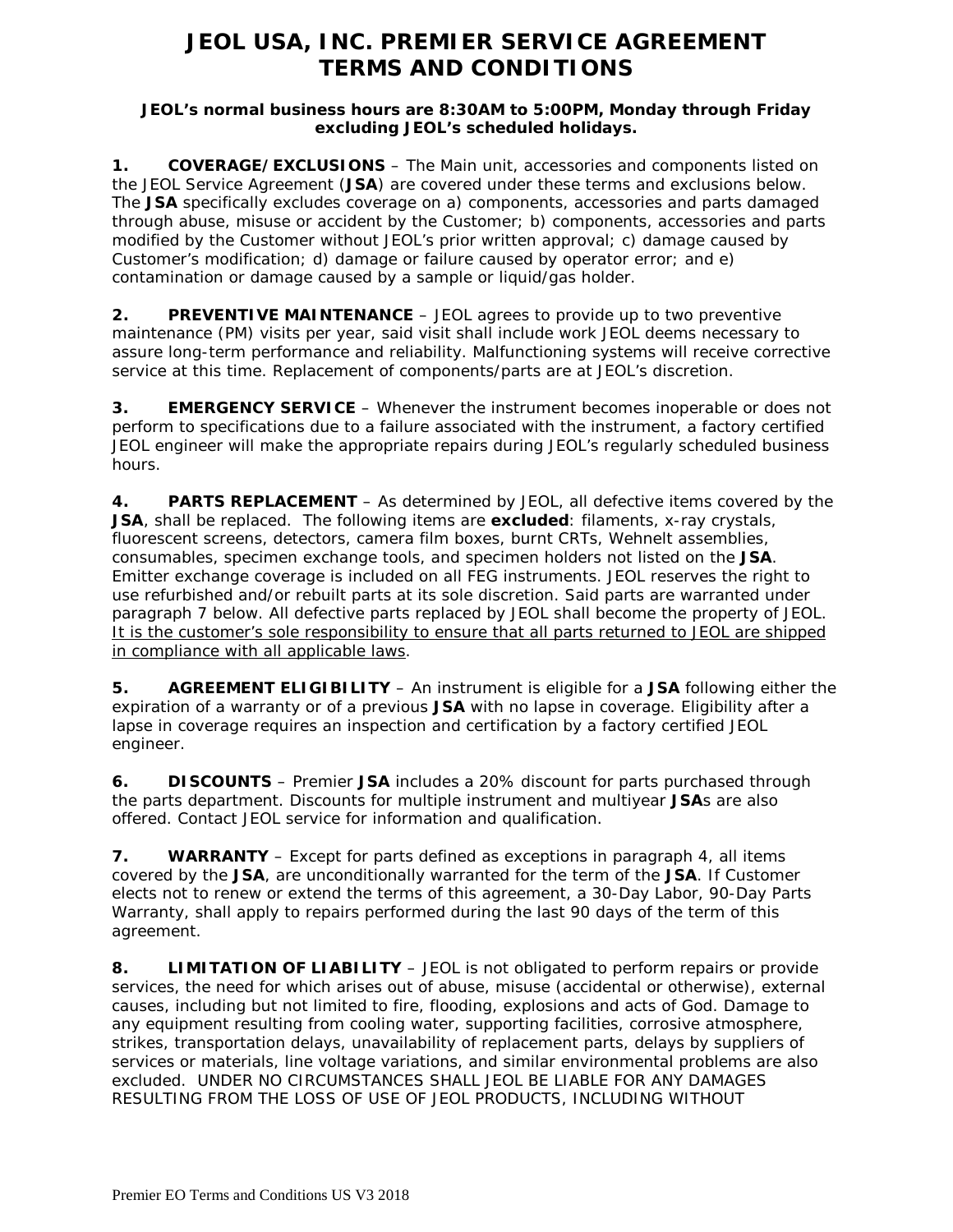# **JEOL USA, INC. PREMIER SERVICE AGREEMENT TERMS AND CONDITIONS**

### **JEOL's normal business hours are 8:30AM to 5:00PM, Monday through Friday excluding JEOL's scheduled holidays.**

LIMITATION, INDIRECT, SPECIAL, CONSEQUENTIAL, INCIDENTAL OR PUNITIVE LOSSES, DAMAGES OR EXPENSES OR LOST PROFITS OR SAVINGS EVEN IF JEOL HAS BEEN ADVISED OF THEIR POSSIBLE EXISTENCE, OR EVEN IF JEOL HAS BEEN ADVISED OF THE POSSIBILITY OF SUCH DAMAGES, OR BOTH. WITH THE EXCEPTION OF LIABILITIES RESULTING FROM JEOL'S SOLE GROSS NEGLIGENCE, JEOL'S TOTAL LIABILITY HEREUNDER SHALL IN NO WAY EXCEED THE TOTAL PRICE OF THIS SERVICE AGREEMENT.

**9. CHILLER COVERAGE** –Chiller coverage excludes the "facility supplies to" or the "facility returns from" the chiller unit. Damage arising out of connecting hoses, water pressure, or other circumstances outside of JEOL USA, Inc.'s direct action or control is excluded. JEOL recommends customer install safeguards to monitor and protect against leakage. The Customer agrees to indemnify, defend and hold harmless JEOL USA, Inc. its officers, directors, employees, agents, licensors, suppliers and any third-party providers from and against all losses, expenses, damages and costs, including reasonable attorneys' fees, resulting from any damages as described.

**10. CONFIDENTIAL DATA –** If Customer requires any personal and/or confidential data, including but not limited to, social security numbers, health/medical records or any data that JEOL USA, Inc. has a legal duty to keep confidential, Customer represents, warrants and certifies that it will hold confidential data in the strictest of confidence and will not use or disclose said data except to the extent required by law or authorized by JEOL in writing. Said confidential data shall be safeguarded according to commercially reasonable standards and protected at the same level as Customers own confidential data.

**11. INSURANCE** – JEOL maintains insurance policies which have the following limitations; (a) Comprehensive general liability insurance with a limit of \$1,000,000 (one million) for each occurrence and \$2,000,000 (two million) in the aggregate. (b) Statutory Workers Compensation insurance. Copies of certificates are available upon request.

**12. TERMS/PAYMENT SCHEDULE –** Payment is due within 30 days from the start of the **JSA** or invoice. A 3% interest charge per month or the maximum permitted by state law, whichever is less, will be assessed on late payments. JEOL offers payment plans at an additional fee. Semi-Annual in Advance at 3.5%, Quarterly in Advance at 5.25%, Monthly at 7%, Quarterly in Arrears at 8.75%, Semi-Annual in Arrears at 10.5%. JEOL reserves the right to withhold service if customer fails to make payment as due or if customer has been delinquent in the past.

**13. ACCEPTANCE** This is JEOL's offer to sell at the prices and under the terms and conditions stated herein. Any type of counteroffer, including any and all terms and conditions contained in said counteroffer and/or PO, are hereby expressly rejected. JEOL USA, Inc. will only perform under the **JSA** based on JEOL's terms and conditions. The **JSA** specifically excludes any and all customer terms and conditions. Acceptance of JEOL's terms and conditions is demonstrated by signature, receipt of a valid purchase order, payment, or performance hereunder. IT IS EXPRESSLY AGREED THAT THESE TERMS WILL SUPERSEDE AND TAKE PRIORITY OVER ANY ADDITIONAL OR INCONSISTENT TERMS AND CONDITIONS IN ANY PAST, EXISTING OR FUTURE PURCHASE ORDER, CONFIRMATION, OR OTHER SIMILAR AGREEMENT WHETHER ORAL OR WRITTEN, EXPRESSED OR IMPLIED. THIS AGREEMENT REPRESENTS THE ENTIRE AGREEMENT BETWEEN THE PARTIES.